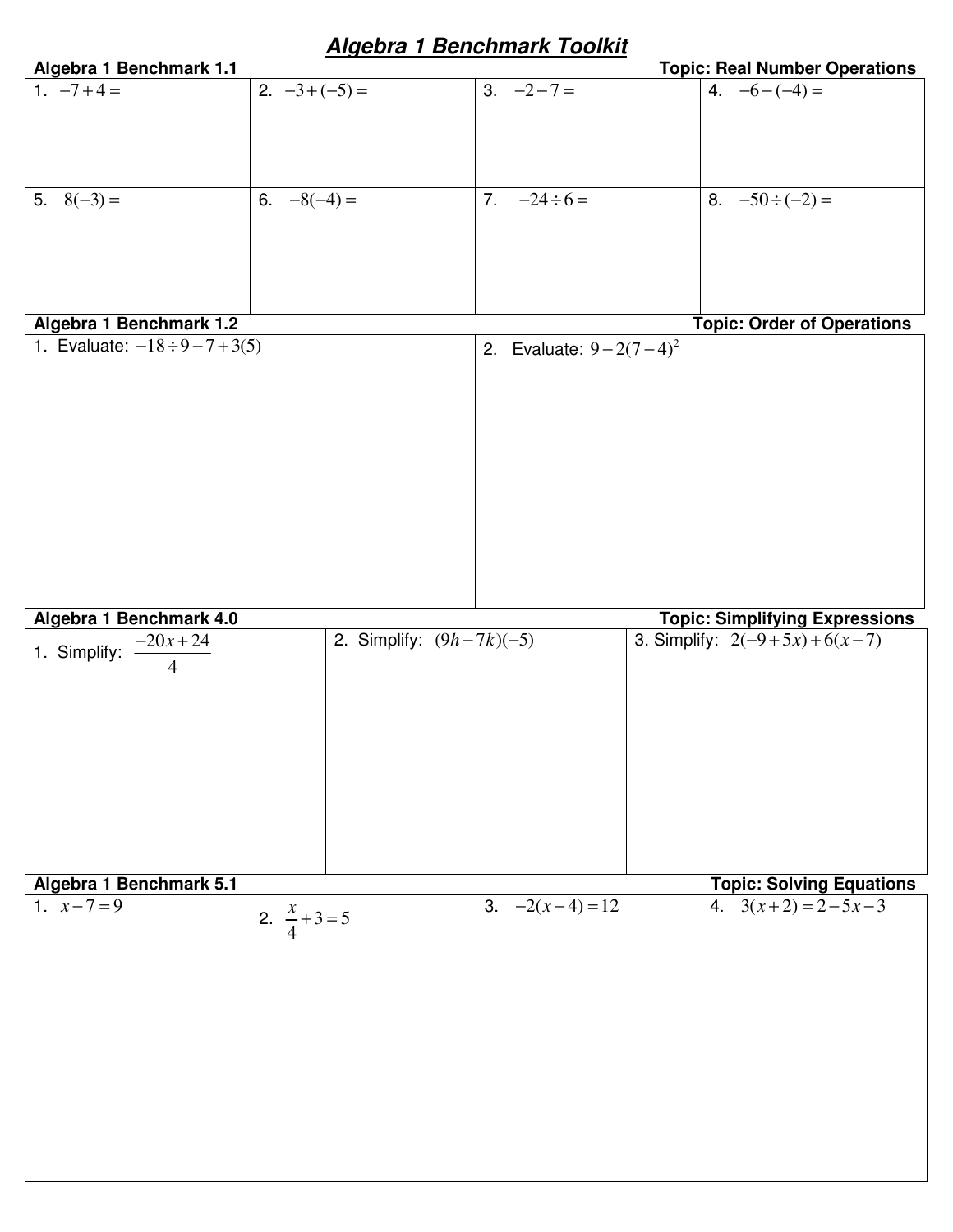| Algebra 1 Benchmark 5.2                                                                                           |                  |                        |                                | <b>Topic: Solving Inequalities</b>                 |
|-------------------------------------------------------------------------------------------------------------------|------------------|------------------------|--------------------------------|----------------------------------------------------|
| 1. $3x - 7x > 20$                                                                                                 | 2. $2x-4 \le -2$ |                        | 3. $5 - x > 3x + 7$            | 4. $3(x+5) \ge -30 + x$                            |
|                                                                                                                   |                  |                        |                                |                                                    |
|                                                                                                                   |                  |                        |                                |                                                    |
|                                                                                                                   |                  |                        |                                |                                                    |
|                                                                                                                   |                  |                        |                                |                                                    |
|                                                                                                                   |                  |                        |                                |                                                    |
|                                                                                                                   |                  |                        |                                |                                                    |
|                                                                                                                   |                  |                        |                                |                                                    |
|                                                                                                                   |                  |                        |                                |                                                    |
|                                                                                                                   |                  |                        |                                |                                                    |
|                                                                                                                   |                  |                        |                                |                                                    |
|                                                                                                                   |                  |                        |                                |                                                    |
|                                                                                                                   |                  |                        |                                |                                                    |
|                                                                                                                   |                  |                        |                                |                                                    |
| Algebra 1 Benchmark 5.3                                                                                           |                  |                        |                                | <b>Topic: Evaluating Equations and Expressions</b> |
| 1. Evaluate: $3y - x$                                                                                             |                  | $\frac{7-4x}{2}$       |                                | 3. Is $x = 3$ a solution for the following         |
| when $x = -4$ and $y = -5$                                                                                        |                  | 2. Evaluate: $-$<br>3x | when $x = -2$                  | inequality? $2(x-5) \ge -3 + x$                    |
|                                                                                                                   |                  |                        |                                |                                                    |
|                                                                                                                   |                  |                        |                                |                                                    |
|                                                                                                                   |                  |                        |                                |                                                    |
|                                                                                                                   |                  |                        |                                |                                                    |
|                                                                                                                   |                  |                        |                                |                                                    |
|                                                                                                                   |                  |                        |                                |                                                    |
|                                                                                                                   |                  |                        |                                |                                                    |
|                                                                                                                   |                  |                        |                                |                                                    |
|                                                                                                                   |                  |                        |                                |                                                    |
| Algebra 1 Benchmark 5.4                                                                                           |                  |                        |                                | <b>Topic: Solving Word Problems</b>                |
| Write an equation to represent the following statement and then solve it: Six less than two times a number is 22. |                  |                        |                                |                                                    |
|                                                                                                                   |                  |                        |                                |                                                    |
|                                                                                                                   |                  |                        |                                |                                                    |
|                                                                                                                   |                  |                        |                                |                                                    |
|                                                                                                                   |                  |                        |                                |                                                    |
|                                                                                                                   |                  |                        |                                |                                                    |
|                                                                                                                   |                  |                        |                                |                                                    |
|                                                                                                                   |                  |                        |                                |                                                    |
| Algebra 1 Benchmark 3.0                                                                                           |                  |                        |                                | <b>Topic: Solving Absolute Value Equations</b>     |
| 1. Solve for x: $  x + 4   = 6$                                                                                   |                  |                        | 2. Solve for x: $ 4 - 2x  < 6$ |                                                    |
|                                                                                                                   |                  |                        |                                |                                                    |
|                                                                                                                   |                  |                        |                                |                                                    |

| 1. Solve for $x:  x + 4  = 6$ | 2. Solve for x: $ 4 - 2x  < 6$ |
|-------------------------------|--------------------------------|
|                               |                                |
|                               |                                |
|                               |                                |
|                               |                                |
|                               |                                |
|                               |                                |
|                               |                                |
|                               |                                |
|                               |                                |
|                               |                                |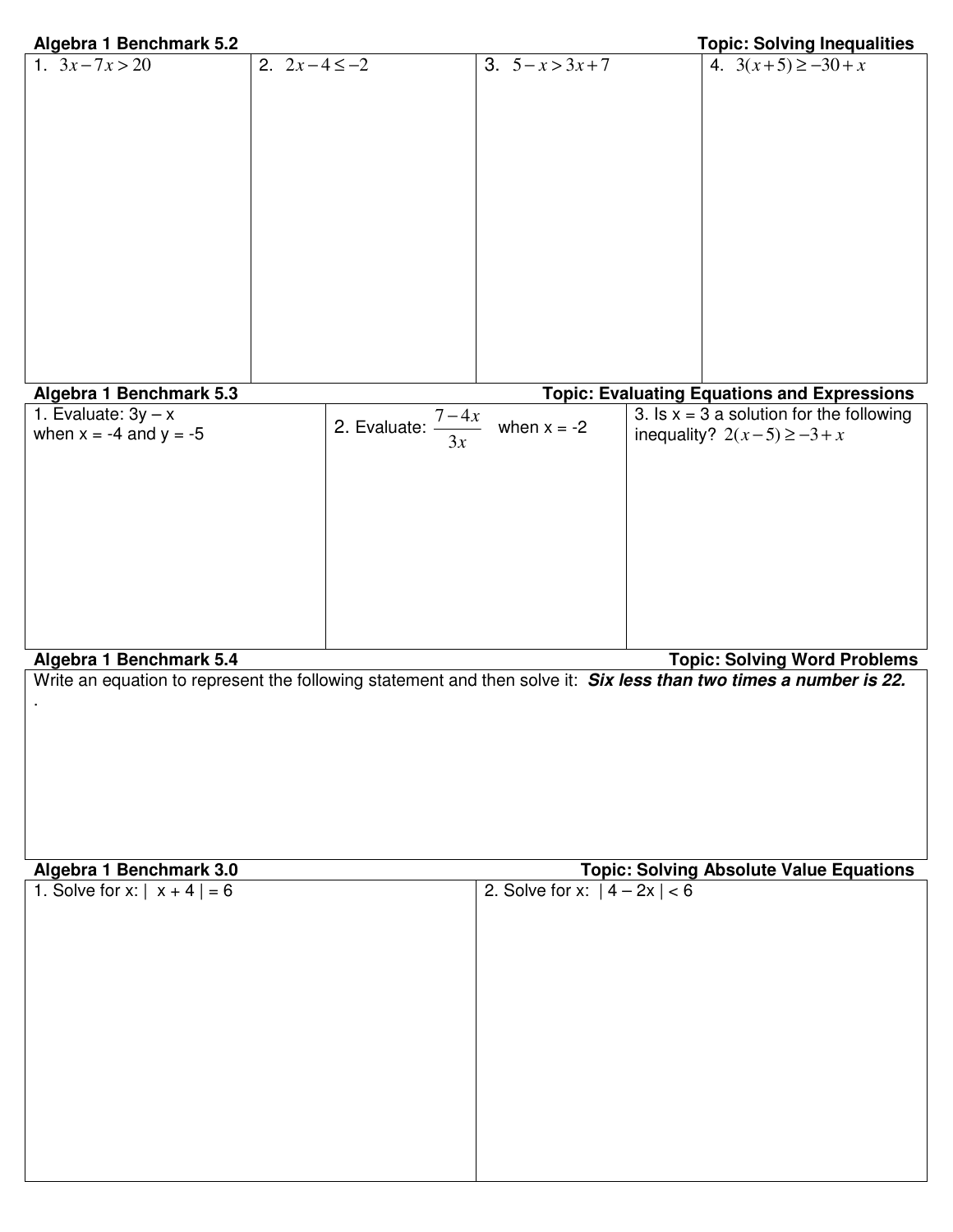|  | Algebra 1 Benchmark 7.1 |  |
|--|-------------------------|--|

| 1. Does the point (3, 7) lie on the line defined by:                                                         |                                             | 2. Does the point (-1, 5) lie on the line defined by:                                     |
|--------------------------------------------------------------------------------------------------------------|---------------------------------------------|-------------------------------------------------------------------------------------------|
| $y = 3x - 2$ ?                                                                                               | $5x + y = -2$ ?                             |                                                                                           |
| Algebra 1 Benchmark 7.2                                                                                      |                                             | <b>Topic: Slope</b>                                                                       |
| 1. Find the slope of a line through $(-2,1)$ and $(1,-8)$                                                    | 2. Find the slope of the<br>following line: | f(x)<br>$-4$ $-3$ $-2$ $-1$<br>$\overline{2}$<br>$\overline{3}$                           |
| Algebra 1 Benchmark 6.1                                                                                      |                                             | <b>Topic: Graphing Linear Equations</b>                                                   |
| 1. Graph the linear equation on the coordinate plane:<br>$y = 2x - 3$                                        | $3x - y = 3$                                | 2. Graph the linear equation on the coordinate plane:                                     |
| Algebra 1 Benchmark 6.2                                                                                      |                                             | <b>Topic: Deriving &amp; Interpreting Linear Equations</b>                                |
| 1. What is the equation of the<br>following graph?<br>for the following equations?<br>$2x - 3y = 12$<br>f(x) | 2. What is the slope and y-intercept        | 3. What are the x and y-intercepts of<br>the following linear equation?<br>$4y - 6x = 12$ |
| $-3$<br>$-2$<br>$\overline{2}$<br>$\overline{\mathbf{3}}$<br>$-1$<br>Slope<br>y-intercept:                   |                                             | x-intercept:________<br>y-intercept:                                                      |